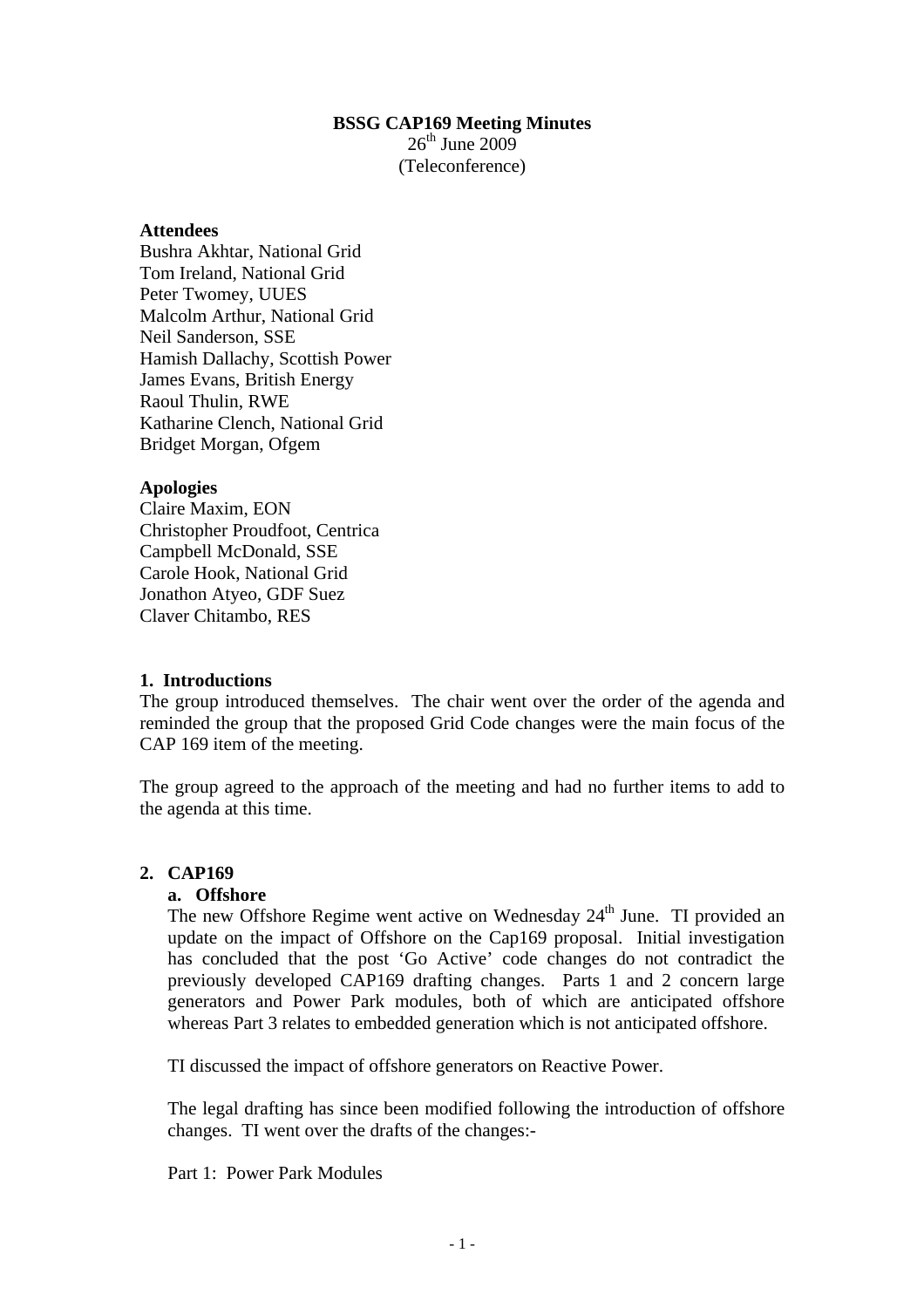No changes are believed to be required as the drafting would still work for both large and small generators.

Part 2: Large Generators

There has been a minor change to part 2 as a result of Offshore Go Active however the underlying mechanism should still remain the same.

#### Part 3: Embedded Generators

BM made a comment that embedded transmission connected generation offshore was similar to embedded generation onshore (ie may have similar types of constraint on reactive power capability range at the interface with a distribution network) and the latter may also have to be considered.

**Action:** TI to investigate impact of CAP169 on offshore embedded transmission generators.

**Action:** TI to assess the STC impact due to offshore embedded transmission.

A point was raised on the need to re-baseline the legal text for CAP169 because of offshore.

**Action**: National Grid to re-baseline legal text to accommodate for offshore changes.

#### **b. Environmental Impact**

Due to changes in National Grid Policy, there is a requirement to have a Carbon assessment on code modification proposals. KC advised that additional words would be added to the Working Group report to indicate that the modification would not have any impact to carbon costs as the changes were related to payment. The group agreed with this approach.

#### **c. Grid Code Proposals**

Definitions will be aligned with the Offshore Regime. The group went over the changes being proposed in part 3 of the Grid Code:

A point was raised about the Pre-connection Reactive Despatch network being revised for CUSC only. It was felt that this is also relevant to the Grid Code. **Action:** To look in to the impact of pre-connection reactive despatch on the Grid Code.

It was pointed out that the definition of Reactive Power Despatch Network definition includes providing 'zero Mvars at the Commercial Boundary'. This is a Commercial feature and the Grid Code is a technical document therefore it should also be included in the Grid Code Definition.

TI clarified that the definition is used both in the Grid code and CUSC to ensure consistency.

TI reviewed the communications for a restriction. A question was raised on how we would deal with a situation where a generator has to follow local DNO voltage control instructions which would not easily be reflected in the generator performance chart. Would there be any payments for such circumstances?